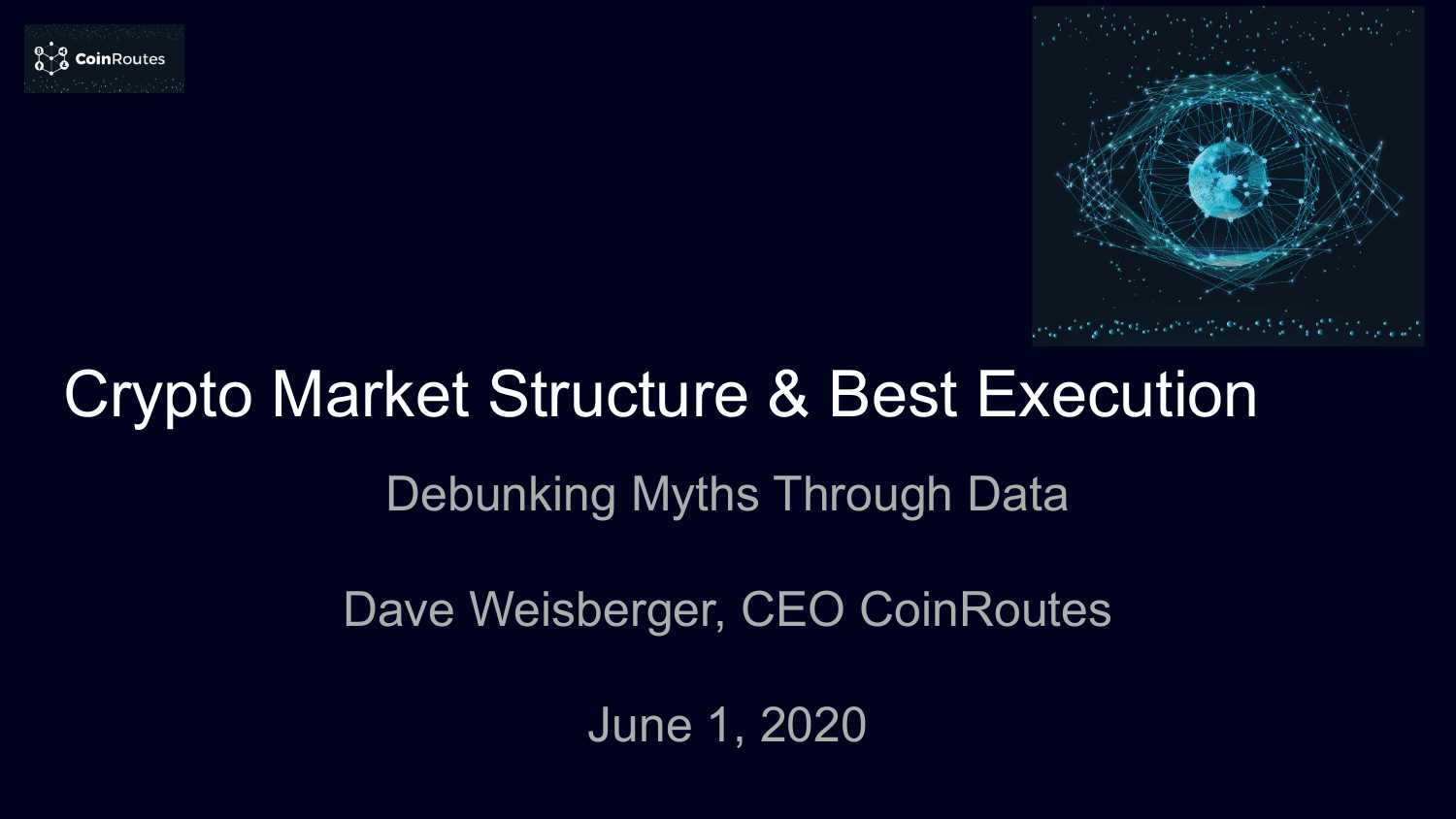

## **Outline**

What IS Best Execution?

A Walk Through Some Bitcoin Market Data

Myths Debunked by the Data

Implications for Trading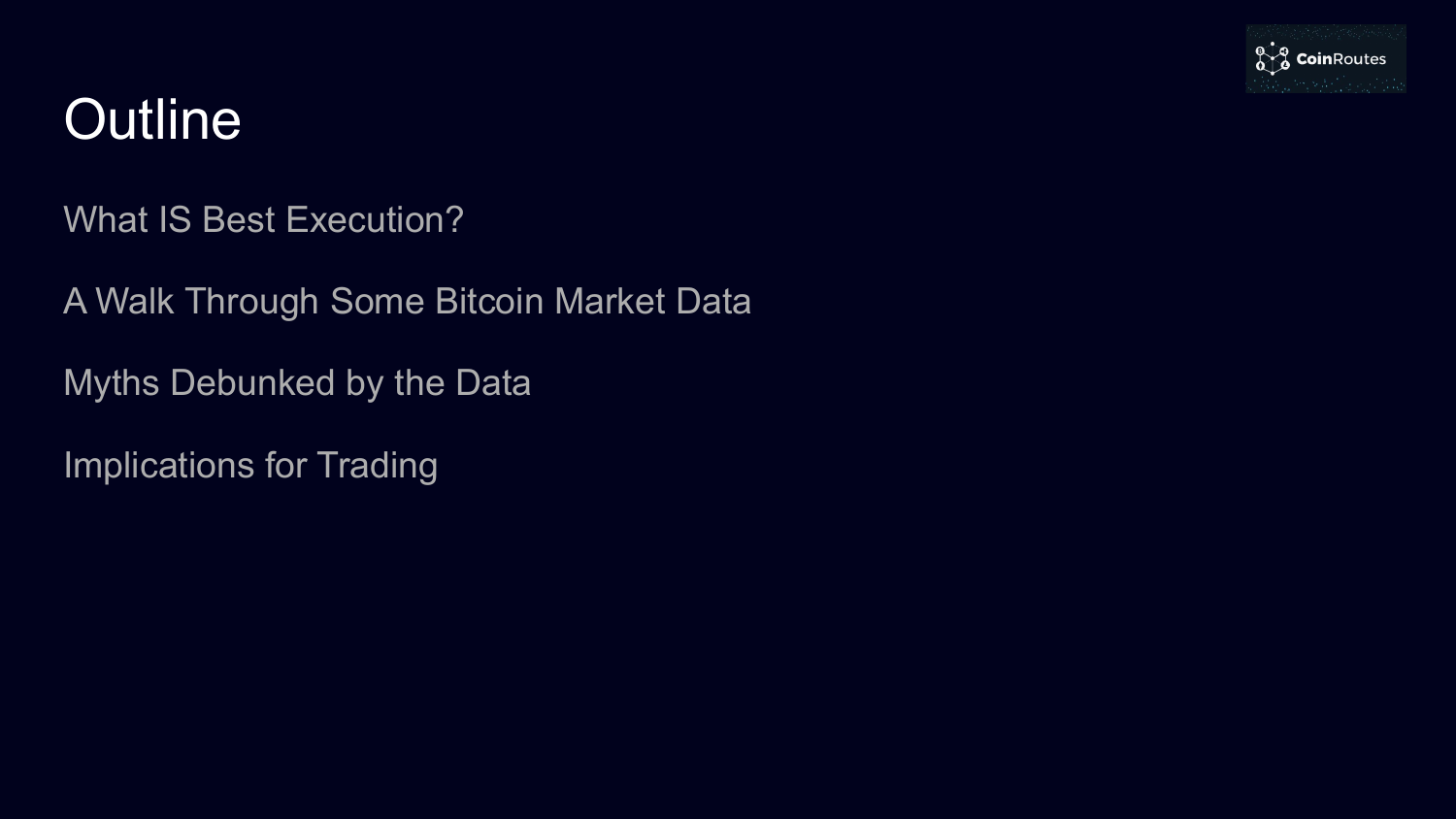

## What IS Best Execution?

Best Execution is the ability to buy or sell a desired amount of something at the lowest or highest possible net price.

Due to the many variables and difficulty in measurement, most people define it in terms of the *trading process* utilized. Those variables include:

- Bid/Offer Spread (difference between bid and offer)
- Fees paid (to exchanges, brokers, etc)
- Market Impact Cost (The movement from beginning to end of trade)
- Opportunity Cost (Costs for waiting to trade, particularly if one's trading intentions have been leaked to the market)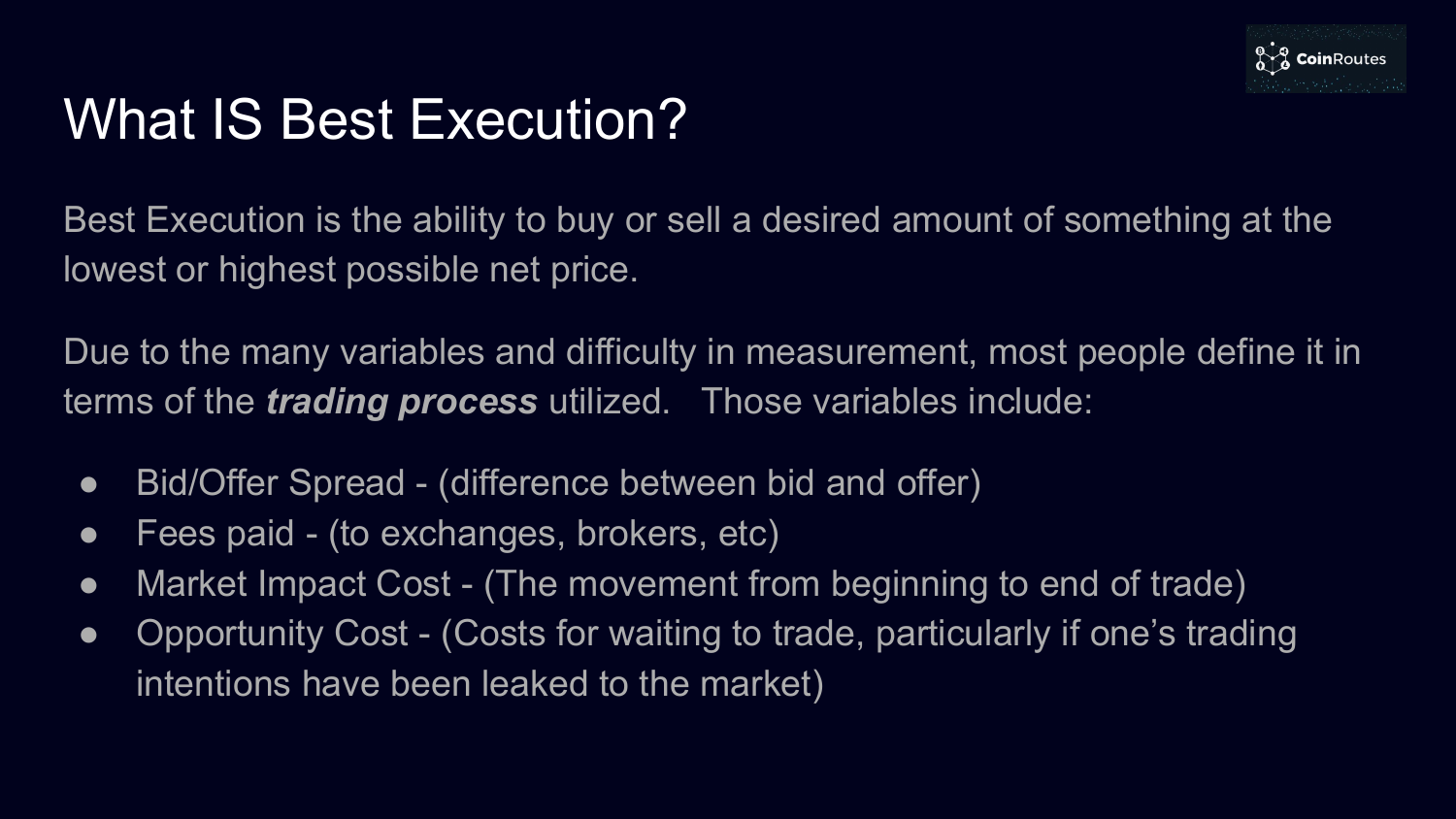

# What is Meant by Trading Process?

Trading can be as simple as:

- Calling one dealer, and agreeing to buy or sell (or the digital equivalent of trading on a screen)
- Giving an order to an agent, and letting them decide, where and how to trade

Trading can be as complicated as:

● Trading on several exchanges simultaneously, while comparing quotes with those provided to you by dealers.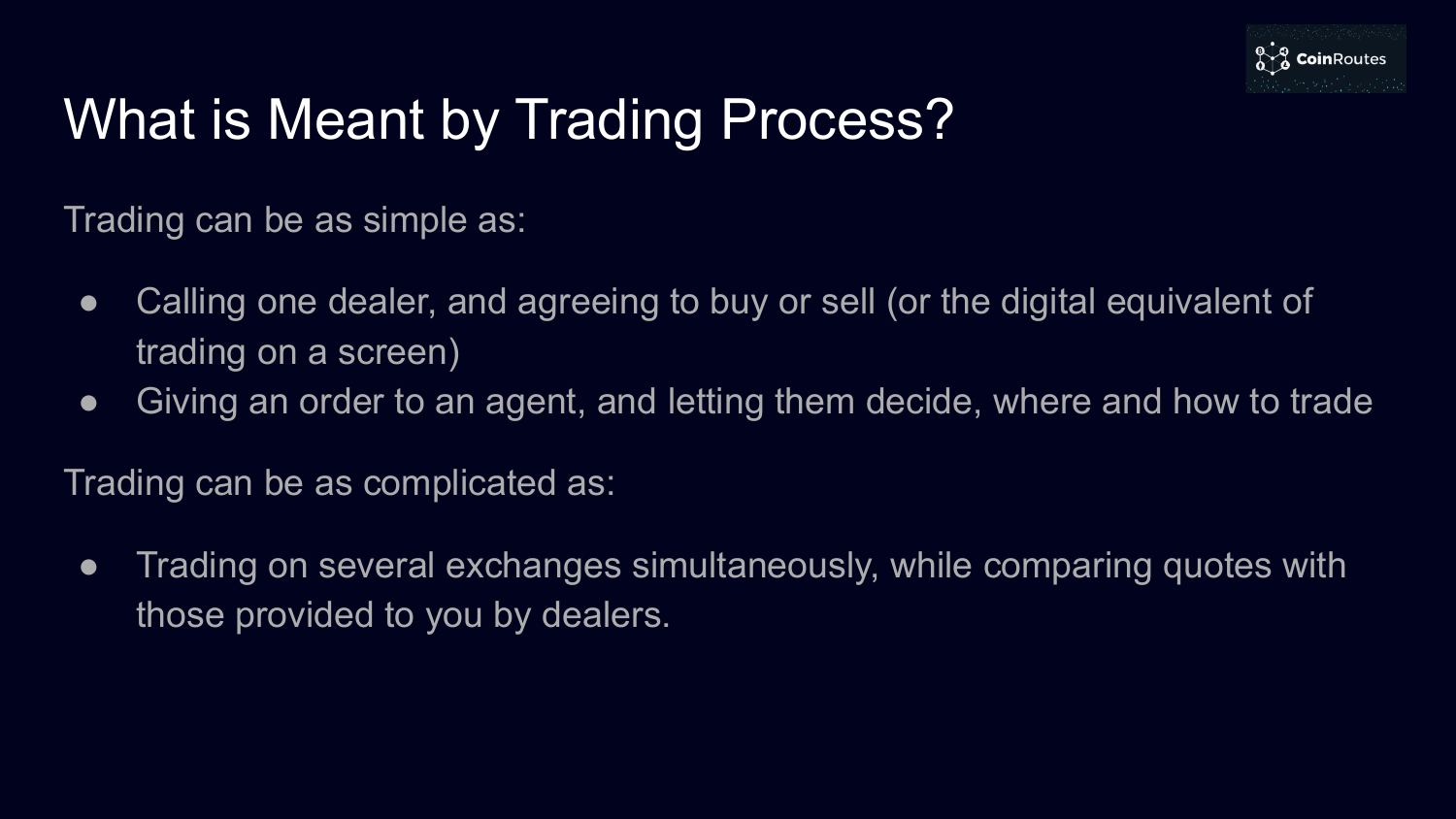

## Examples of POOR Trading Process (for a large order)

Calling multiple dealers to request a quote at the same time for the same order, or placing the entire order onto an exchange where the public can see it

 $\rightarrow$  Both create market impact before trading even starts, resulting in very expensive trades

Trading manually on individual exchanges, breaking the order up by hand

 $\rightarrow$  Exchange prices diverge and converge rapidly, making it impossible for manual trading to be optimal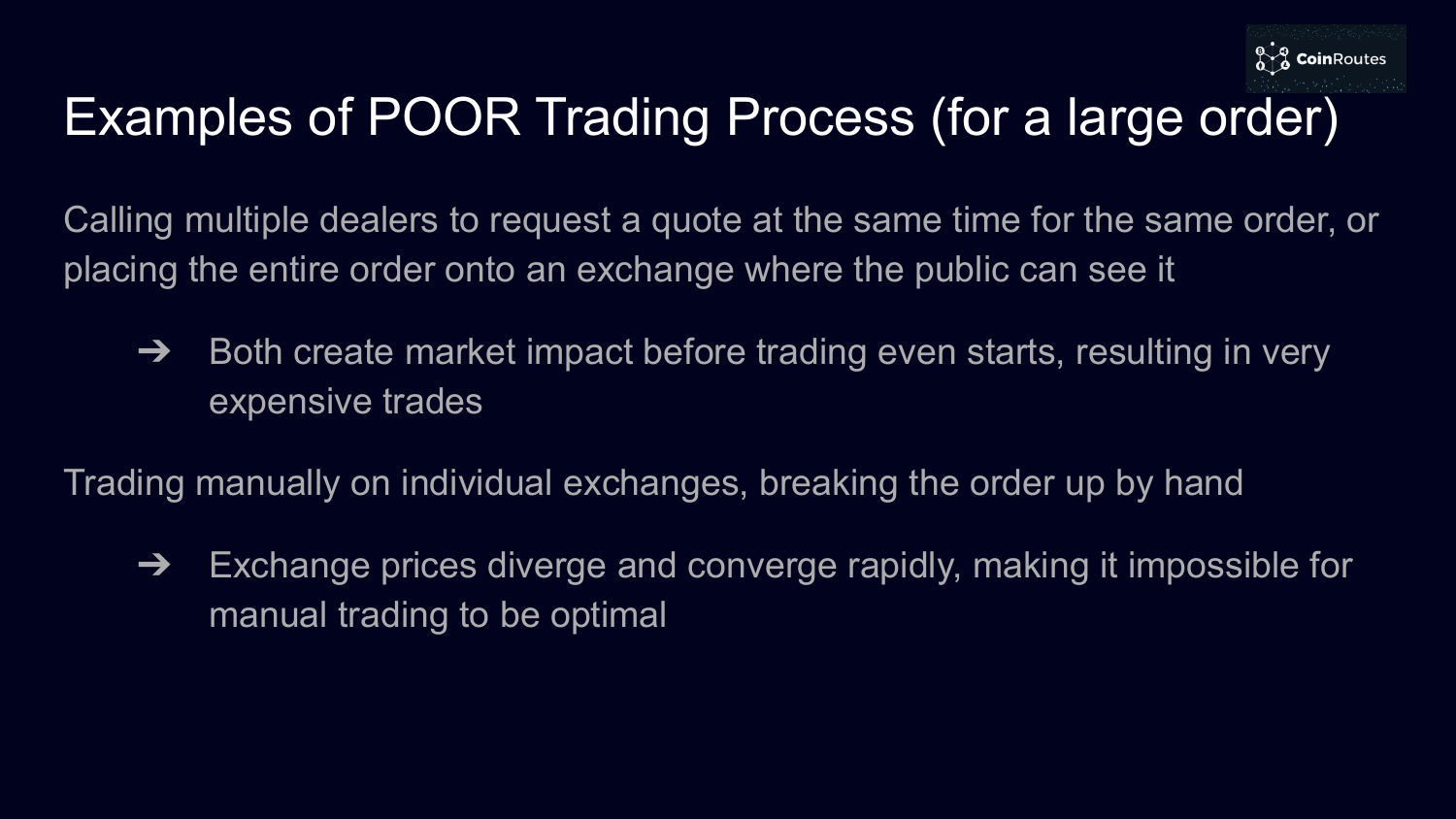

#### Let's Get to the Data:

There are several aspects to Crypto Market Structure that can be illustrated via data:

- Importance of fees relative to spreads
- Full depth of order book characteristics
- Measures of fragmentation and mean reversion
- Comparisons of trading method costs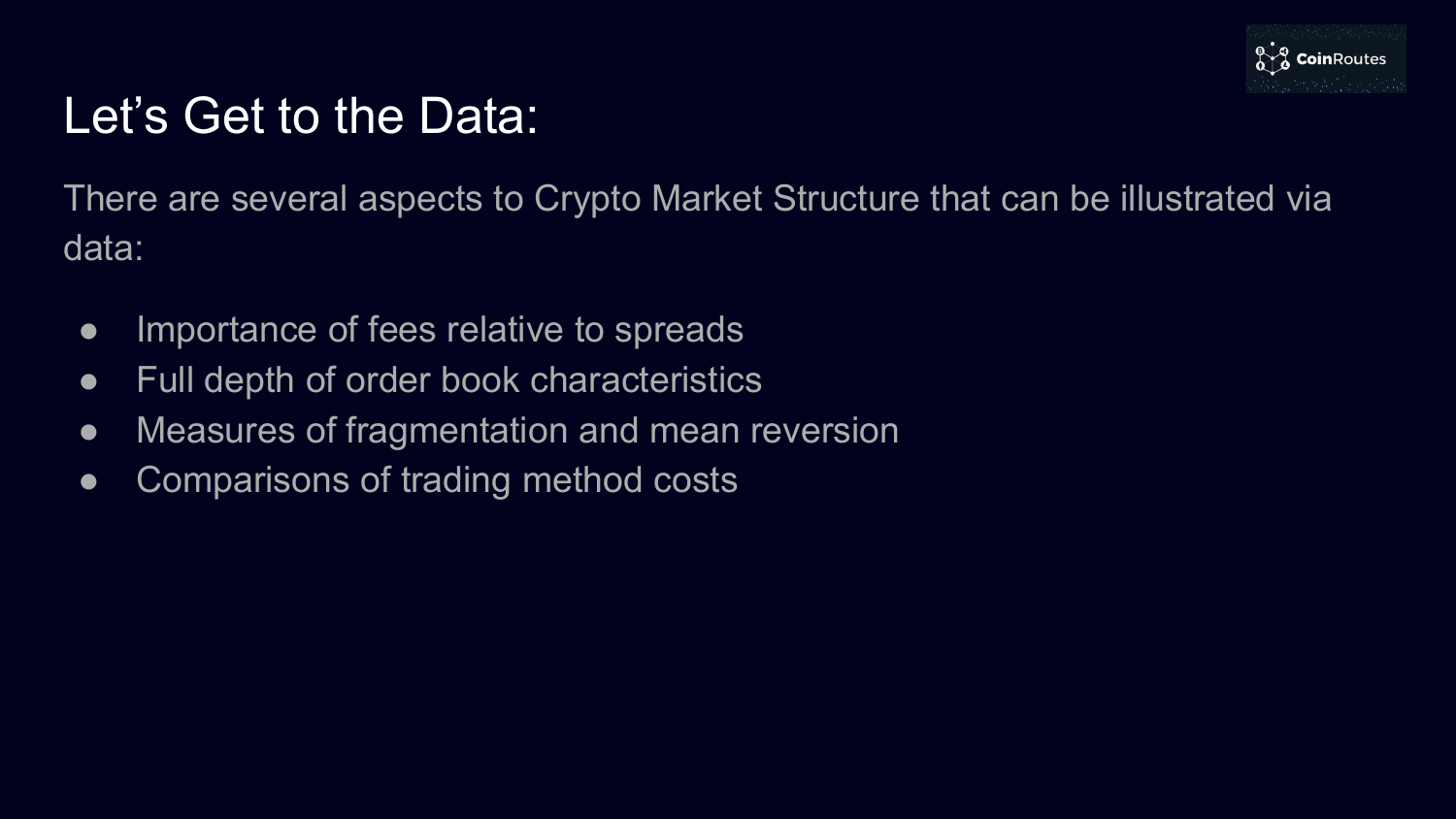

#### Importance of Fees Relative to Spreads

In equities, the fees charged by exchanges to remove liquidity are less than 30% of the tick size, but in crypto the fees can exceed 100 times the tick size. The following table puts this in context by showing the average spread posted on several top exchanges alongside their fees: (Spreads calculated by sampled data from CoinRoutes)

| Exchange            | Avg BTC Spread | <b>Estimated Take Fee</b> | Fee spread ratio | Take Cost | <b>Estimated Make Fee</b> |
|---------------------|----------------|---------------------------|------------------|-----------|---------------------------|
| <b>Coinbase Pro</b> | 0.0129%        | 0.15%                     | 11.627 times     | .1565%    | 0.05%                     |
| Kraken              | 0.0109%        | 0.10%                     | 9.174 times      | .1055%    | 0.0%                      |
| <b>Bitstamp</b>     | 0.0606&        | 0.05%                     | 0.825 times      | .0803%    | 0.05%                     |
| <b>Binance US</b>   | 0.0129%        | 0.08%                     | 6.201 times      | .0865%    | 0.07%                     |
| <b>OKCoin</b>       | 0.0129%        | 0.07%                     | 5.426 times      | .0765%    | 0.01%                     |
| Gemini <sup>1</sup> | 0.0349%        | 0.20%                     | 5.73 times       | .2175%    | 0.075%                    |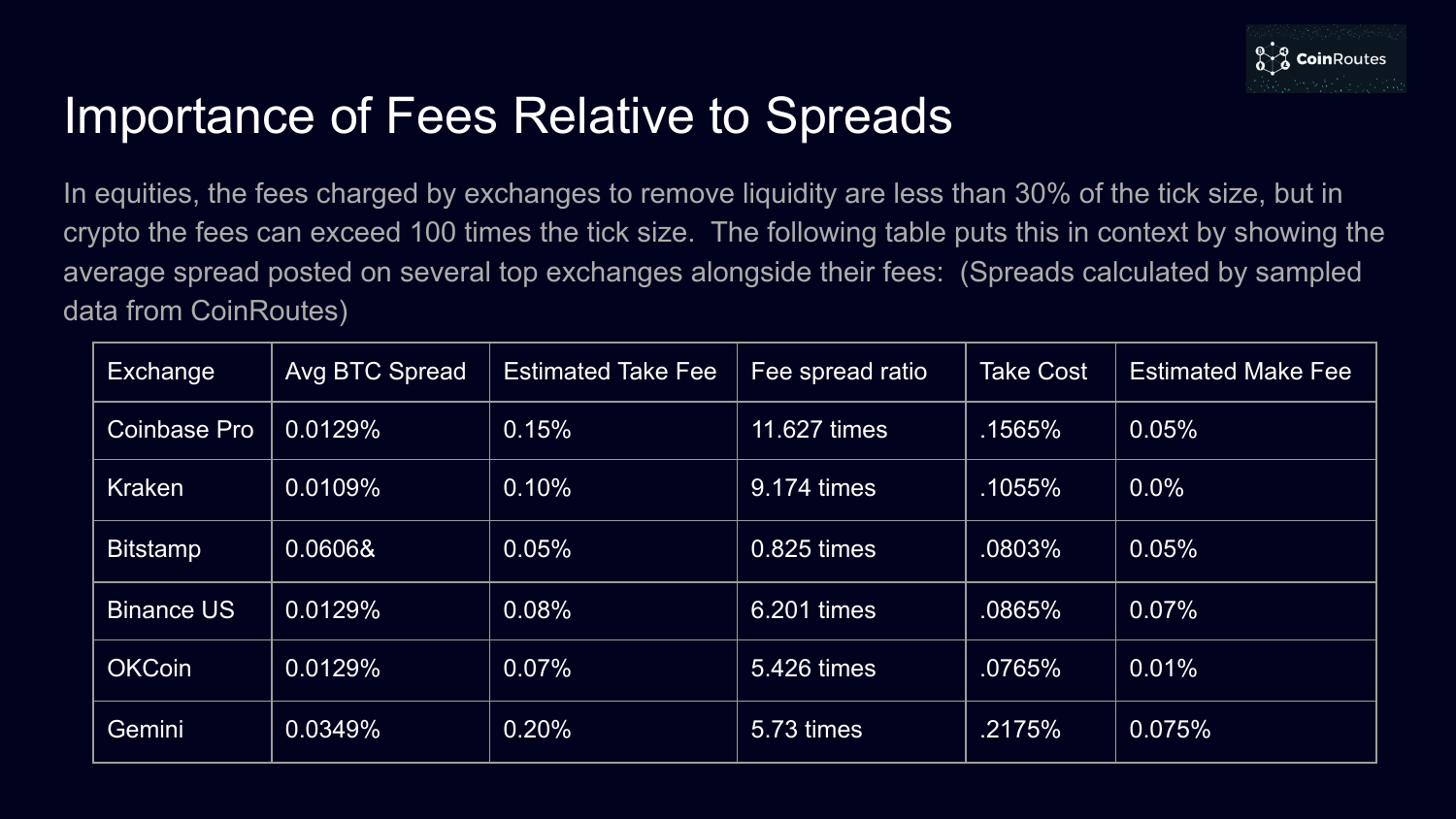

### Notes on Spread Data

- Fees are a very significant driver of trading costs, being larger than bid offer spreads most of the time.
- While they vary, bid offer spreads on exchanges are between 1 and 6 basis points considering their top-of-book.
	- This table doesn't show this it, but this is for roughly 1 Bitcoin on average
- The fee differential between maker and taker is an important reason why CoinRoutes uses mostly passive orders. There are other reasons which will be explained later.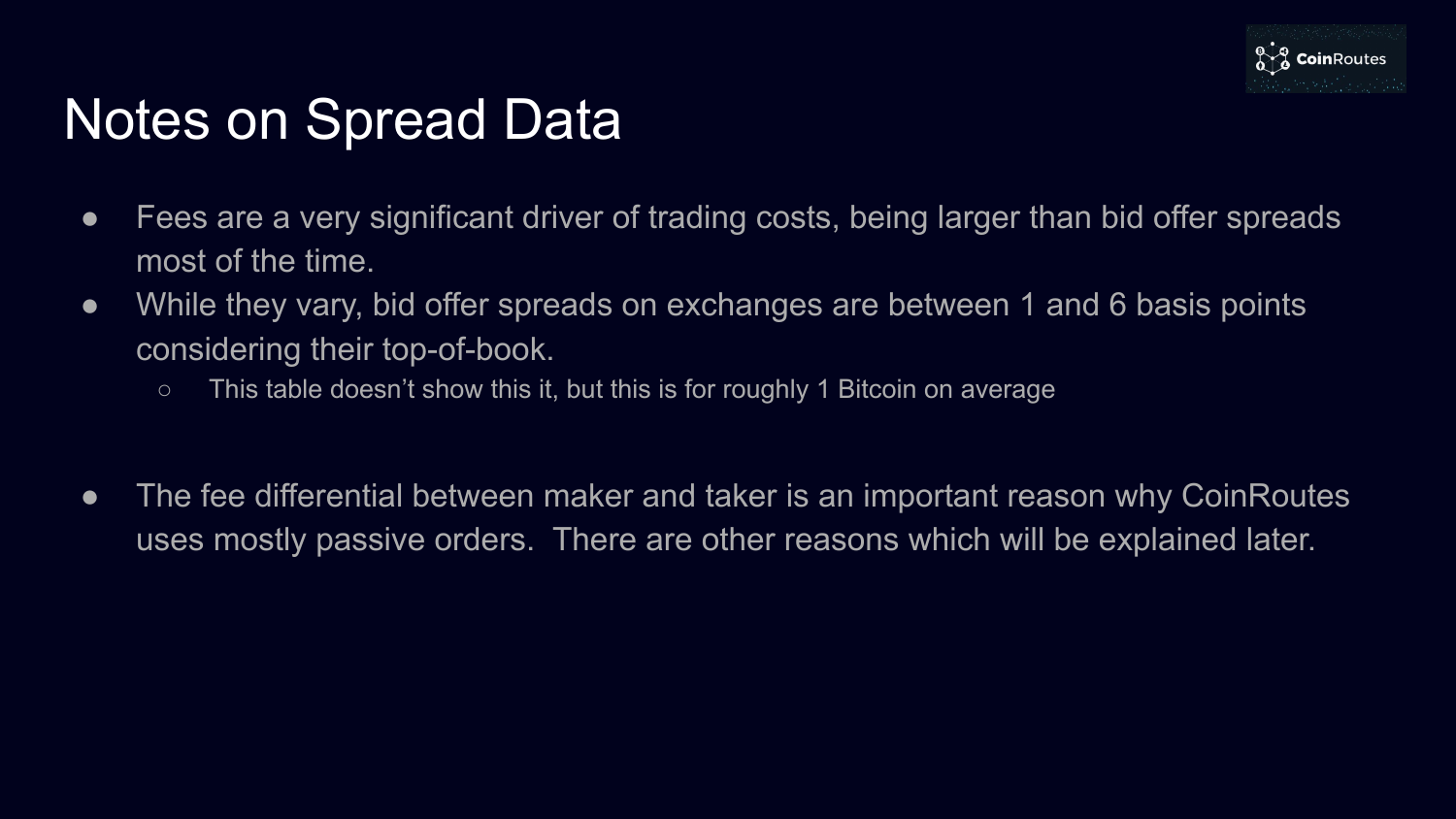

### Characteristics of the Consolidated Order Book (Bitcoin)

These summary statistics for buying or selling 1000 bitcoin were produced from CoinRoutes Cost Calculator on Sunday afternoon:

| Sell 1000 Bitcoin                       |         |        | Buy 1000 Bitcoin                  |         |        |  |
|-----------------------------------------|---------|--------|-----------------------------------|---------|--------|--|
|                                         |         |        |                                   |         |        |  |
| <b>Best Bid</b>                         | 9500.25 |        | <b>Best offer</b>                 | 9499.9  |        |  |
| Average Sale price<br>(without exchange |         |        | Average purchse<br>price (without |         |        |  |
| fees)                                   | 9468.3  |        | exchange fees)                    | 9526.36 |        |  |
| Average Sale price                      | 9453.68 |        | Average purchase                  | 9540.26 |        |  |
|                                         |         |        |                                   |         |        |  |
| # of unique                             |         |        | # of unique                       |         |        |  |
| executions                              | 553     |        | executions                        | 504     |        |  |
| Cost Gross                              | 31.95   | 0.336% | <b>Cost Gross</b>                 | 26.46   | 0.279% |  |
| <b>Cost Net</b>                         | 46.57   | 0.490% | Cost Net                          | 40.36   | 0.425% |  |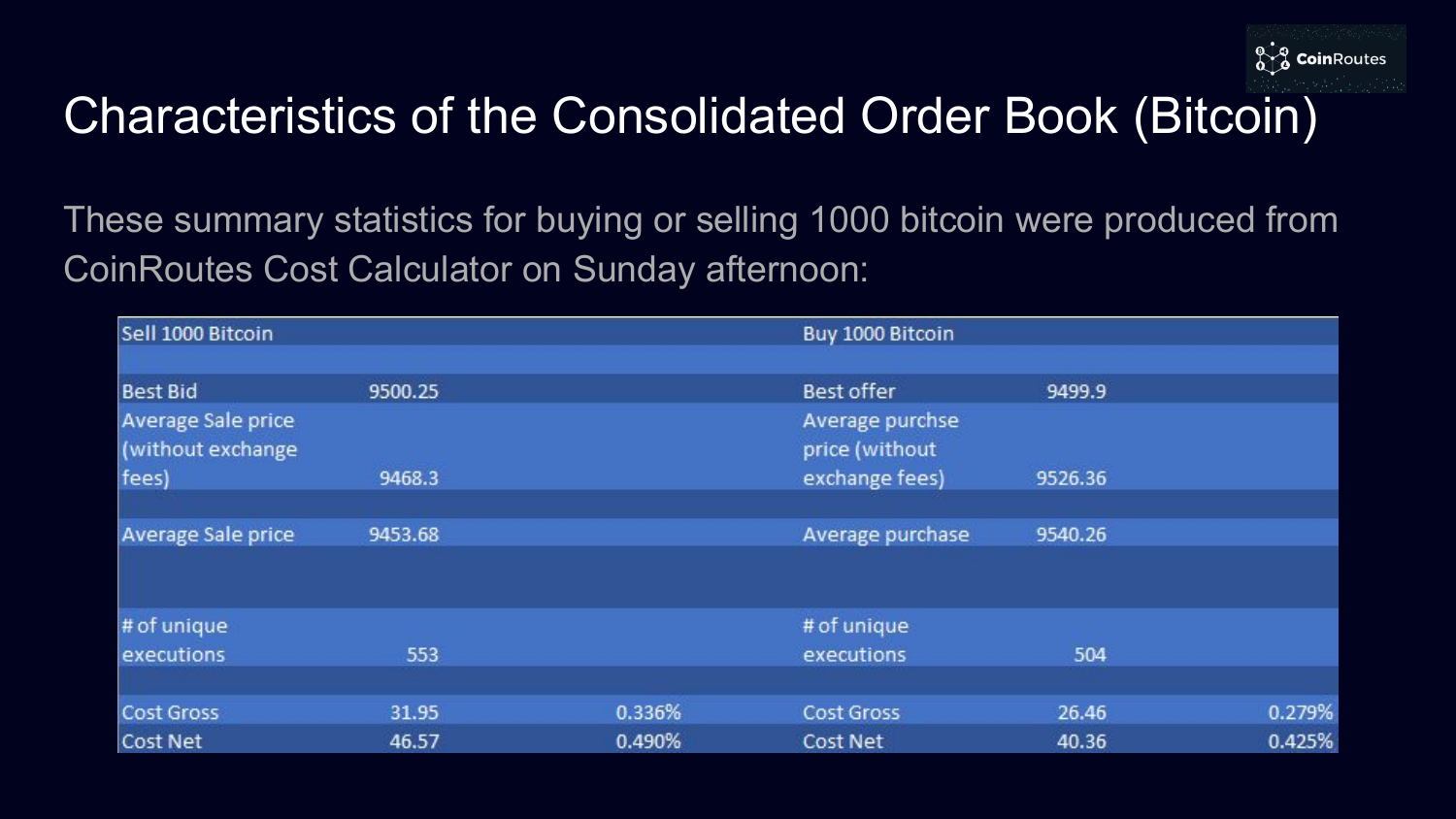

### Characteristics of the Consolidated Order Book (Bitcoin)

For comparison, here are statistics for 2500 bitcoin a couple of hours later on Sunday, produced from CoinRoutes Cost Calculator:

| Sell 2500 Bitcoin  |         |        | Buy 2500 Bitcoin  |         |        |
|--------------------|---------|--------|-------------------|---------|--------|
|                    |         |        |                   |         |        |
| <b>Best Bid</b>    | 9431.63 |        | Best offer        | 9430    |        |
| Average Sale price |         |        | Average purchse   |         |        |
| (without exchange  |         |        | price (without    |         |        |
| fees)              | 9298.99 |        | exchange fees)    | 9530.37 |        |
| Average Sale price |         |        | Average purchase  |         |        |
| (with Fees)        | 9284.66 |        | price (with Fees) | 9544.96 |        |
| # of unique        |         |        | # of unique       |         |        |
| executions         | 2038    |        | executions        | 1468    |        |
| Cost Gross         | 132.64  | 1.406% | Cost Gross        | 100.37  | 1.064% |
| Cost Net           | 146.97  | 1.558% | Cost Net          | 114.96  | 1.219% |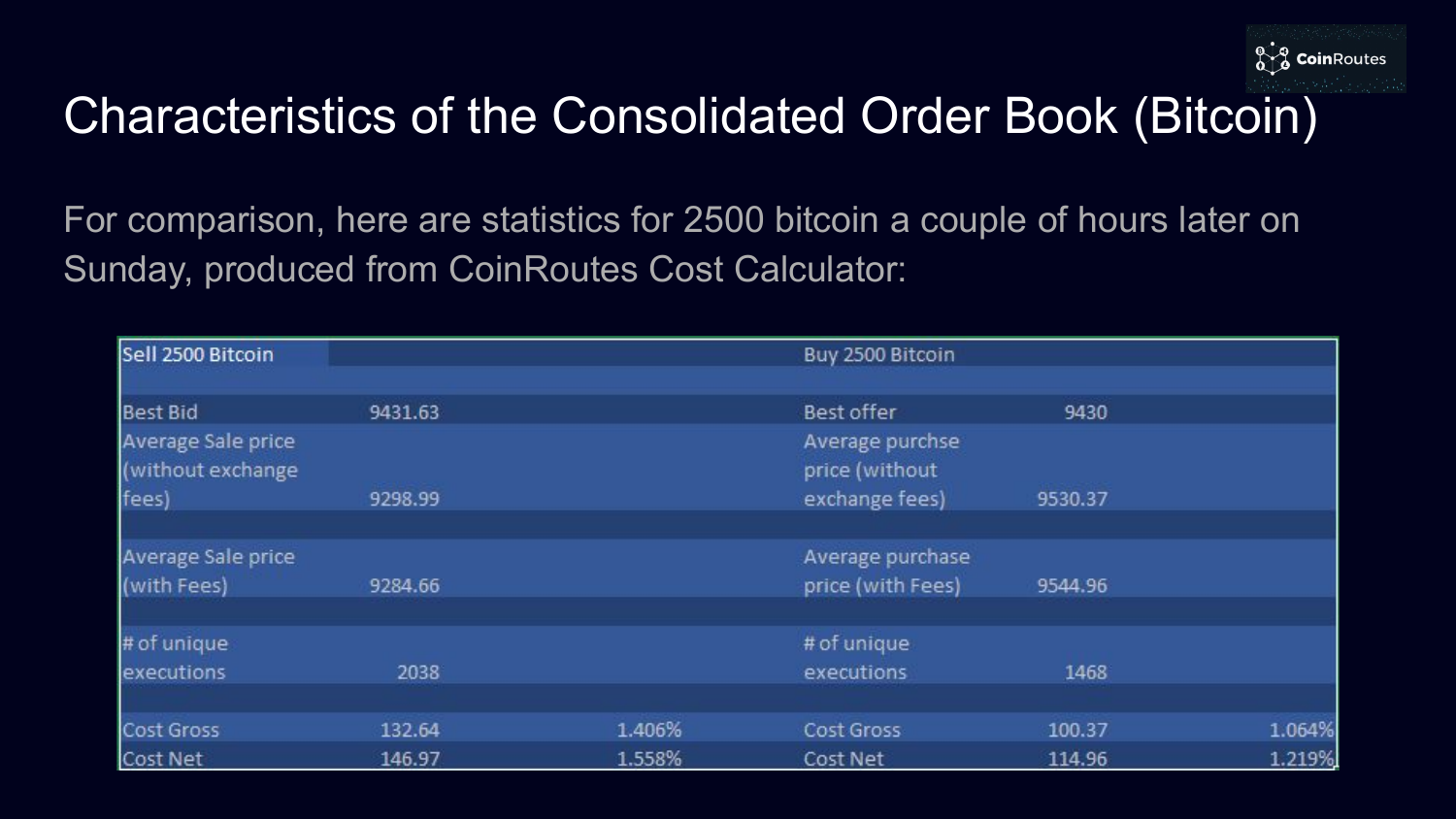

## Notes on Book Depth Data

- Exchange liquidity is quite robust & potentially cost effective
	- It is cheaper to trade 1000 bitcoin using smart routing than retail tends to pay.
- To SEE exchange liquidity requires software to evaluate THOUSANDS of individual price levels
	- Most systems, not built for crypto, are limited in the size of the book they can process.
- Beyond 2000 Bitcoin, the liquidity does start to thin out
	- This puts a premium on patience (minutes/hours) for working large blocks; It turns out that algorithmic trading outperforms smart routing overall as well, but this explains why market makers charge so much for very large trades.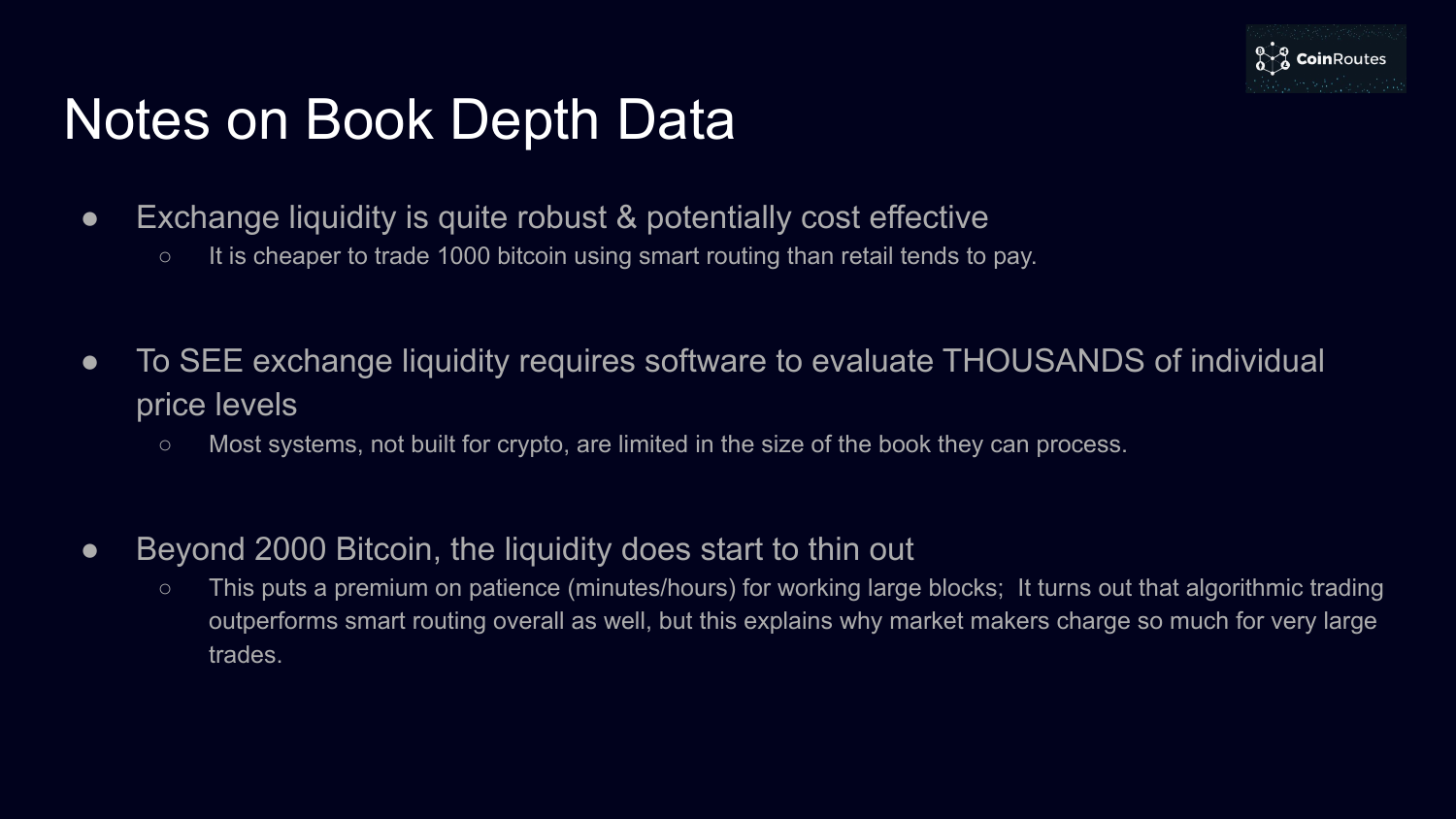

#### Importance of Exchange Variance

The following graph shows Bitcoin's best bid and offer among 6 major exchanges for Sunday, May 31st. Notice:

- 1. The best bid is normally above the lowest offer, but only for a few basis points
- 2. Exchanges rotate among each other for which one has the best bid and best offer; statistically, there is a strong element of mean reversion, meaning that order placement should always have pan-market data available.

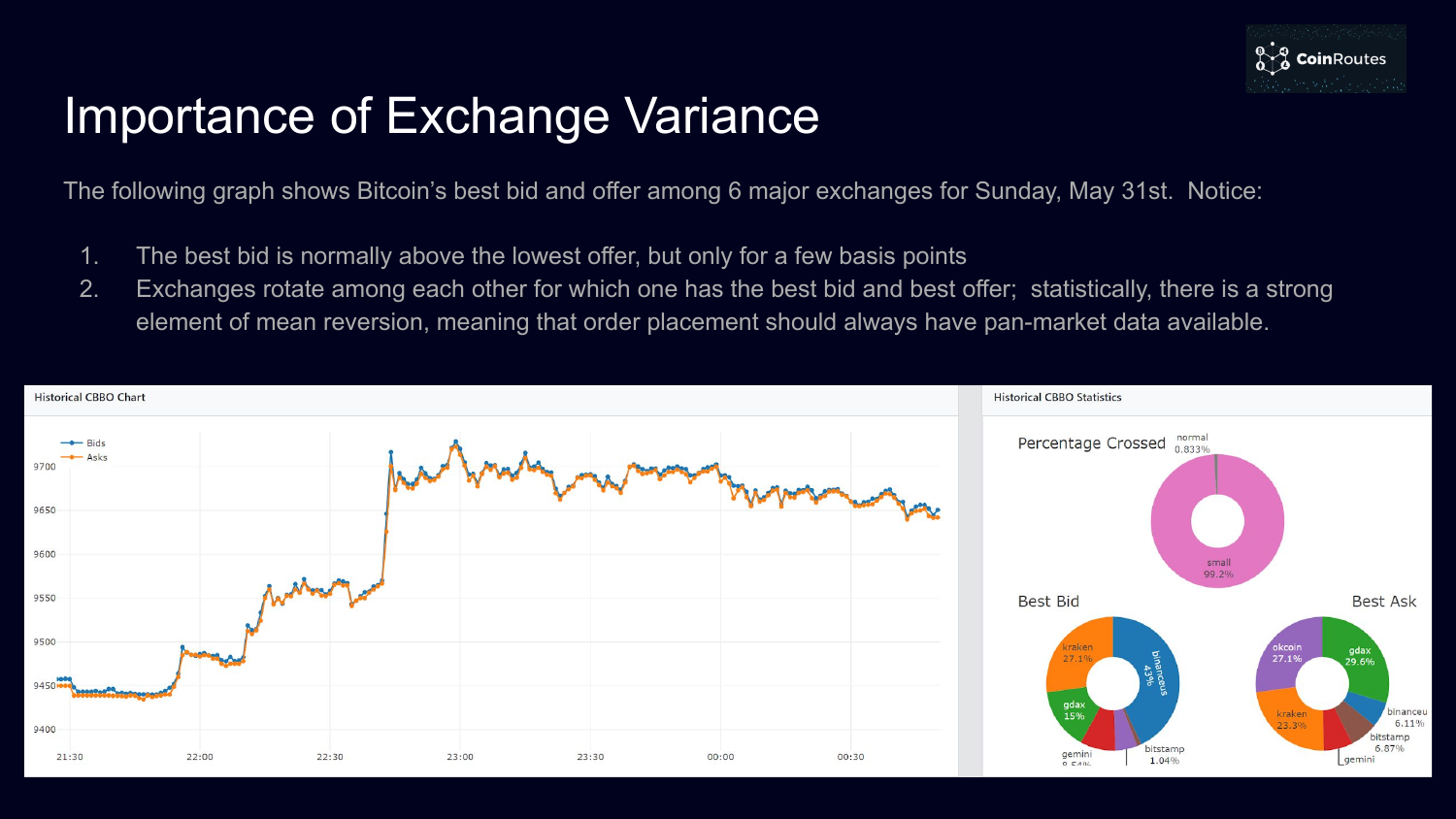

# Myths Debunked By Data

Crypto Market Structure is just like FX or Equities

➔ Not true, fees relative to spreads, importance of depth, & fragmentation make it *very* different.

Most Bitcoin liquidity is OTC, not on exchanges

 $\rightarrow$  Perhaps OTC is the gateway, but exchange liquidity is both significant and publicly available.

Smart Order Routing is Easy, Just Take the Best Price

 $\rightarrow$  Not really, the smartest routing uses mean reversion, fee differentials, and fill probabilities to optimize order placement.